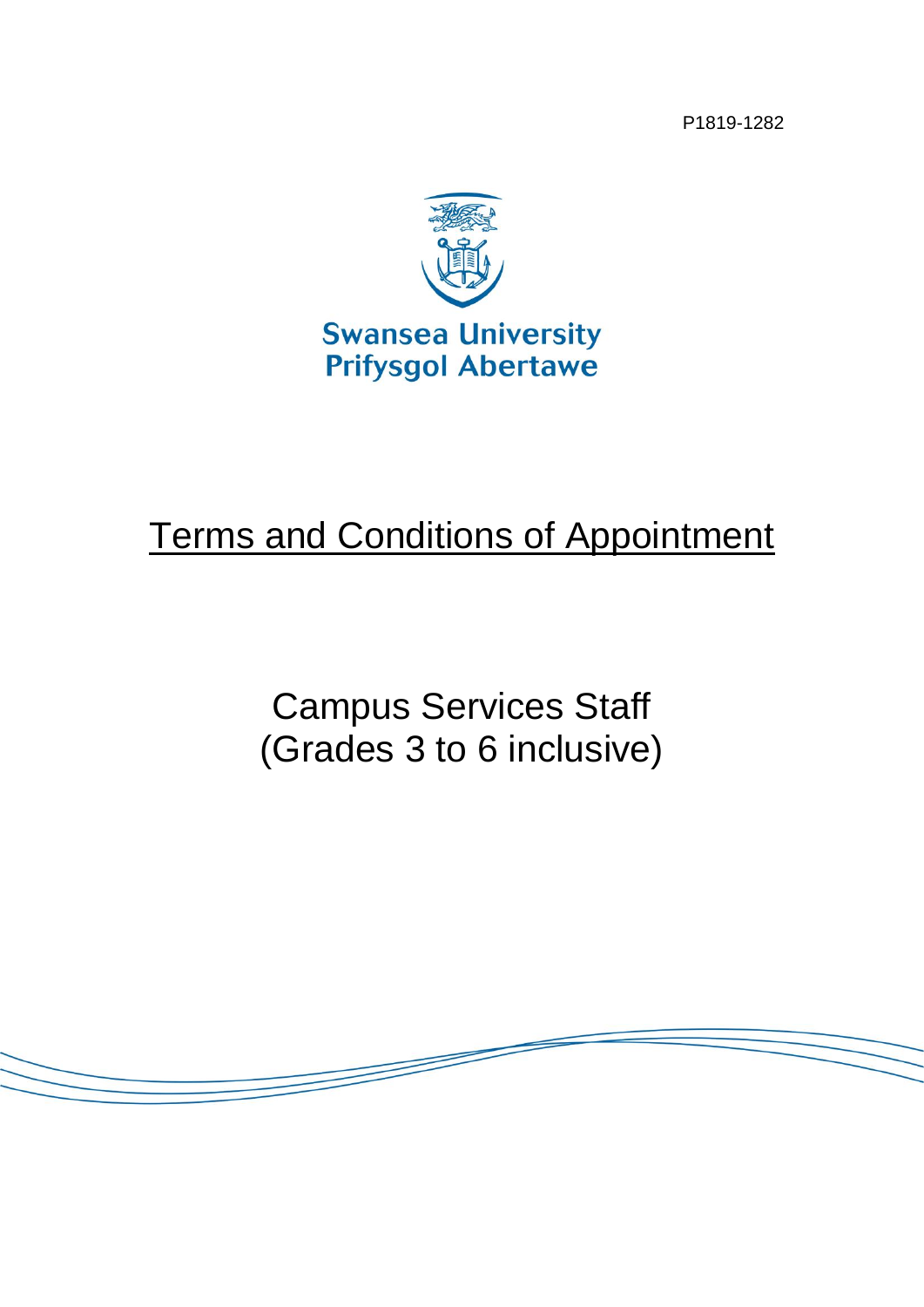## **Terms and Conditions of Appointment**

## **Campus Services Staff (Grades 3 to 6 inclusive)**

Appointments are subject to the Statutes of Swansea University and to the conditions prescribed by resolution of the Council at the time of appointment.

## **DUTIES**

The duties will be as arranged by the Head of College/Department, commensurate with their level of appointment. The detailed duties will be as set out in the job description.

## **PROFESSIONAL DEVELOPMENT**

Members of the Staff are required to continue their professional development through participation in appropriate training and development courses provided by Swansea University. Members of staff are required to engage in the Professional Development Review process.

## **OUTSIDE WORK**

Members of full time staff are not permitted to hold any other appointment save with the express approval of the Council in exceptional circumstances, nor to undertake any other duties which interfere with the effective discharge of the duties of the post.

## **FINANCIAL REGULATIONS AND PERSONAL CONSULTANCY**

All appointments are subject to the Policy on Personal Consultancy Services and to the 'Regulations for Internal Financial Management' as may be varied from time to time. Non compliance with these Regulations, where appropriate, may be considered as a disciplinary offence. A copy of these Regulations and those for Personal Consultancy Services are given to all appropriate new members of staff on appointment.

## **SALARIES**

The salary scales for staff will be as stated in letters of appointment. The scales are available on the Human Resources Department website: [http://www.swansea.ac.uk/personnel/current-staff/salaries-and-pay/,](http://www.swansea.ac.uk/personnel/current-staff/salaries-and-pay/) or by request from the Human Resources Department.

The salary is payable monthly by direct credit into a named bank/building society account.

Increments are usually payable on the 1 August each year, up to the maximum point of the scale, excluding discretionary points. However, in order to be eligible for incremental advancement, members of staff are required to have completed 6 months continuous employment, at that grade, with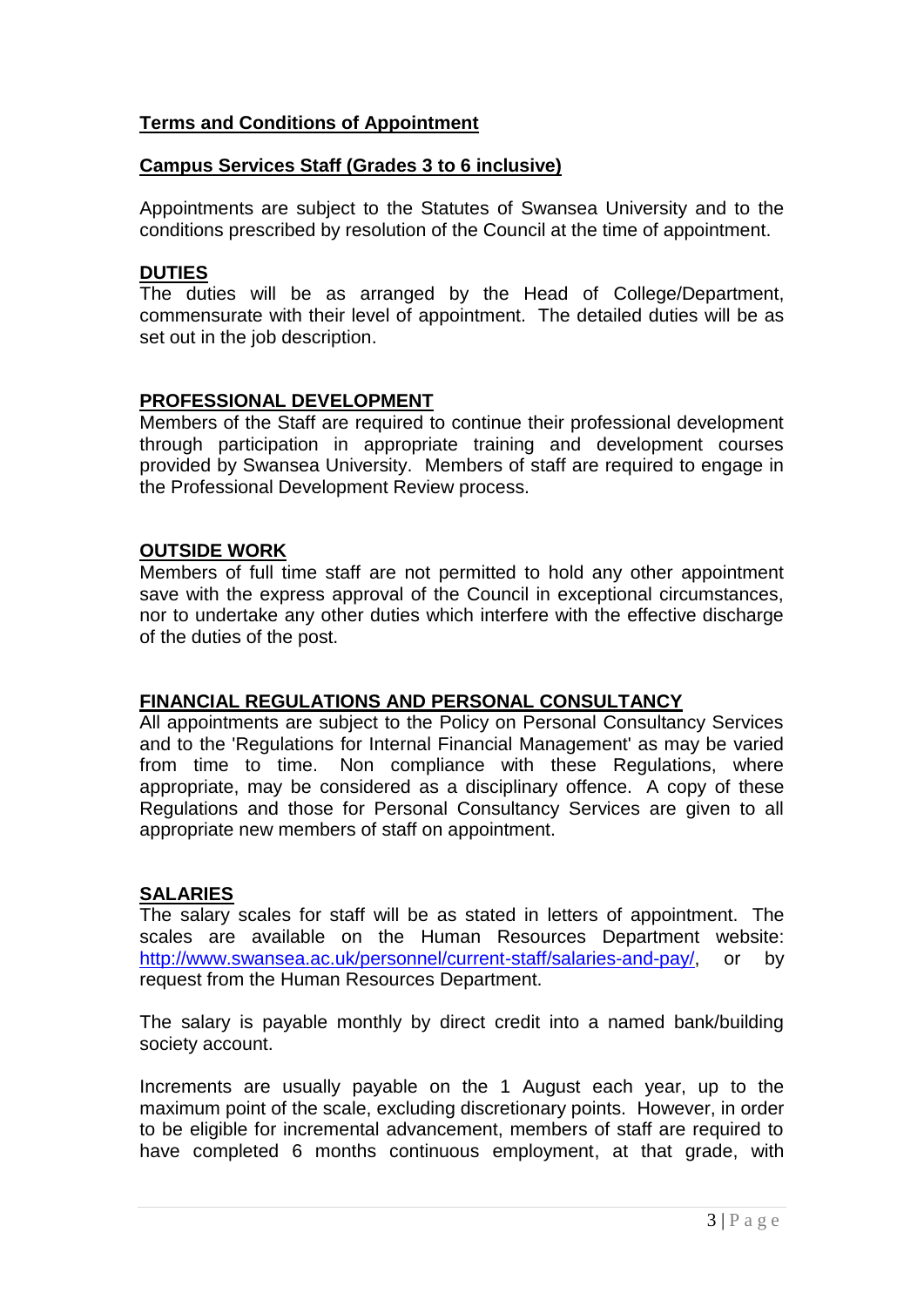Swansea University, i.e., must have been in the employ of Swansea University prior to 1 February of the year in question.

## **ENHANCED RATES OF PAY**

Please note that enhanced rates only apply when appropriate circumstances occur in working arrangements. Where two or more enhanced rates apply to the same hours of work, pay will be calculated on the highest enhancement.

Until agreed otherwise, premium payments will continue on the basis of national and local agreements in force on 31 July 2003.

## **PROBATION**

Appointments are probationary for a period of six months in the first instance and may be confirmed on the satisfactory completion of that period. In the case of appointments which are not confirmed at the end of the one year probationary period, the provision exists for such appointments to be extended for up to a maximum of three months.

In the case of Fixed Term Appointments, these too will normally be probationary. In the case of an initial appointment of less than the normal probationary period, the duration of the appointment will count towards the normal probationary period in the event of the appointment being renewed beyond the initial date of termination.

## **HOURS OF WORK**

The full-time working week is 35 hours, worked on a 5 from 7 rota basis, including evening and weekend working.

Due to the nature of the business operations there will be a requirement to work Christmas, Easter and Bank Holidays."

Meal breaks are unpaid, except where stated in letters of appointment. The actual hours of work will as stated in letters of appointment or, where appropriate, will be according to a rota, which will be issued with letters of appointment.

In accordance with the Working Time Regulations 1998, employees should not work more than an average of 48 hours a week in any specified reference period. An employee may choose to agree to work more than the 48-hour average weekly limit by completing the appropriate opt out agreement. The employee may terminate this agreement by giving four working weeks notice in writing.

Swansea University, as a good employer, will continue to realise as far as practicable the health, safety and welfare of its employees. To this end employees who wish to work overtime should be aware that whether or not they have agreed to work more than 48 hours, the Working Time Regulations 1998 also specify the following:-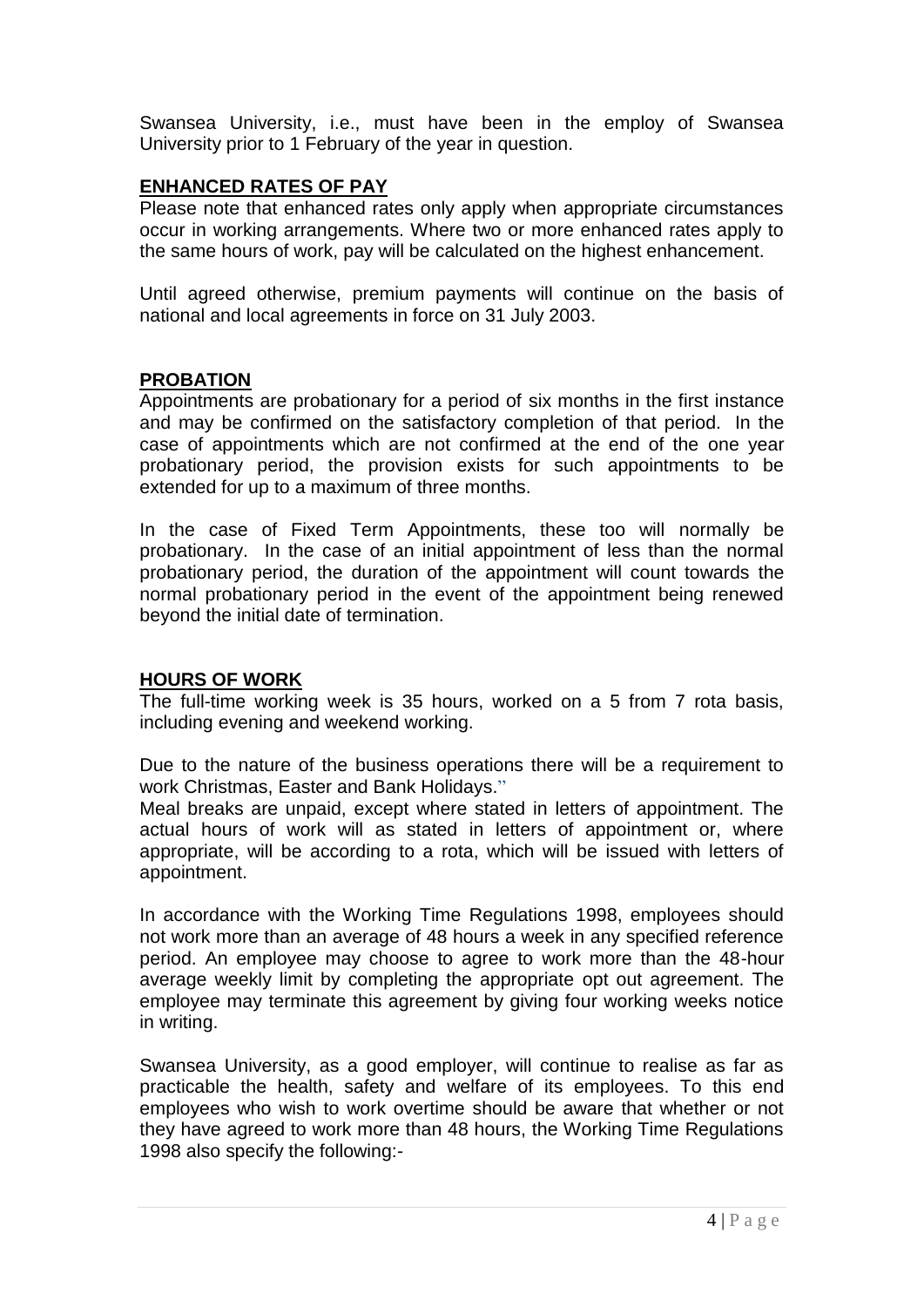- a. Night Work Normal hours of Night Workers must not exceed an average of eight hours for every 24 hours over any specified reference period. b. Daily Rest Periods A rest period of 11 consecutive hours between each working day.
- c. Weekly Rest Periods A weekly rest period of not less than 24 hours over a seven-day period. This may be averaged over 14 days. (i.e. an employee is entitled to two days rest over a fortnight).

There are circumstances in which the Daily and Weekly Rest Period entitlements do not apply or are modified by collective agreement. In these cases the employees concerned must be permitted to take an equivalent period of compensatory rest.

# **HOLIDAY PERIODS**

Members of staff on Grades 3 to 6 inclusive are entitled to 37 days paid annual holiday in each calendar year, including 8 statutory days and 6 days on dates determined by the Swansea University.

Such members of staff who join or leave Swansea University during the course of a leave year are entitled to the appropriate proportion of their annual leave based on completed service.

## **MEDICAL EXAMINATION AND SICKNESS PAY**

Appointments are subject to a satisfactory medical examination.

Appointments are subject to the regulations of the Sickness Pay Scheme of Swansea University. A copy of the Scheme and of the University's Statement about Statutory Sick Pay is made available to all employees on appointment.

It is the responsibility of the employee to inform the nominated representative in their College/Department by telephone, as early as possible on the first day of absence. They should indicate the reason for the absence and where possible give an indication of the anticipated duration of the absence.

In exceptional cases a telephone call from a friend or relative will be accepted.

Throughout the period of absence, employees are required to keep their manager (or nominated representative) informed of their progress and when they are expecting to be able to return to work. The frequency of this contact can be agreed, dependant on the reason for the absence and the expected timescale for recovery.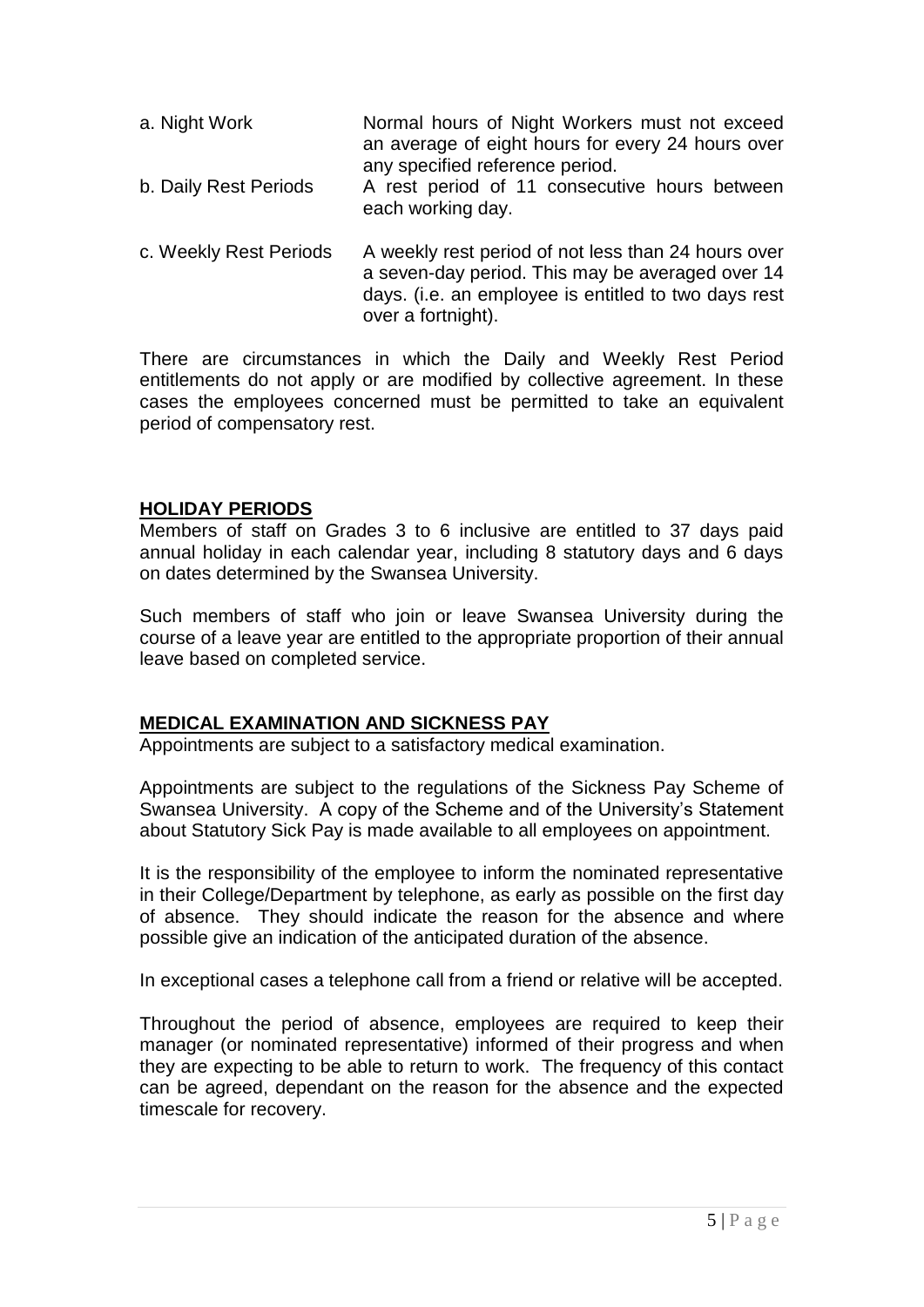Failure to provide the necessary certification could lead to sick pay being suspended until the documentation is received. In the case of continued failure to provide certification, disciplinary action may be taken.

For periods of sickness between 1-7 calendar days staff must complete a Self Certificate Form, as required by both the University's Occupational Sick Pay Scheme and Statutory Sick Pay procedures. This form will be completed when the individual has returned to work as part of their Return to Work Review The form is then signed by the Line Manager (or nominated representative) and forwarded to the Human Resources Department.

For periods of sickness lasting more than 7 calendar days staff who are absent due to sickness for more than seven consecutive calendar days must obtain a doctor's certificate. This certificate should be sent to the designated individual in Swansea University on the seventh day of absence, or as soon as practicable.

If the absence continues and further medical certificates are required, then where possible these should be received by Swansea University before the previous certificate expires. In cases where this is not possible, i.e. for reasons outside the individual's control, the individual must inform their line manager prior to the expiry of the current certificate.

Before any return to work, if an absence warrants a Doctor's Statement, such a Statement indicating fitness to return should be produced.

(NB: Please note the importance of providing these Certificates, as under the rules of Statutory Sick Pay, Swansea University is entitled to withhold payment of Statutory Sick Pay if there is late notification of absence).

## **SAFETY AND HYGIENE**

Safety practices and hygiene notices, which contain Safety and Hygiene regulations must be strictly observed.

## **UNIFORM**

Where appropriate a uniform and protective clothing may be issued on confirmation of appointment. These will remain the property of the University and must be returned on termination of employment.

## **ACCIDENTS AT WORK**

In all cases where an injury is sustained at work, the injury must be immediately reported to the Head of College and an official Swansea University Accident Report must be completed. This is obtainable from the College Health & Safety Coordinator, Security Office or the Internet at [http://www.swansea.ac.uk/estates-and-facilities](http://www.swansea.ac.uk/estates-and-facilities-management/healthsafety/formsdocuments/)[management/healthsafety/formsdocuments/](http://www.swansea.ac.uk/estates-and-facilities-management/healthsafety/formsdocuments/)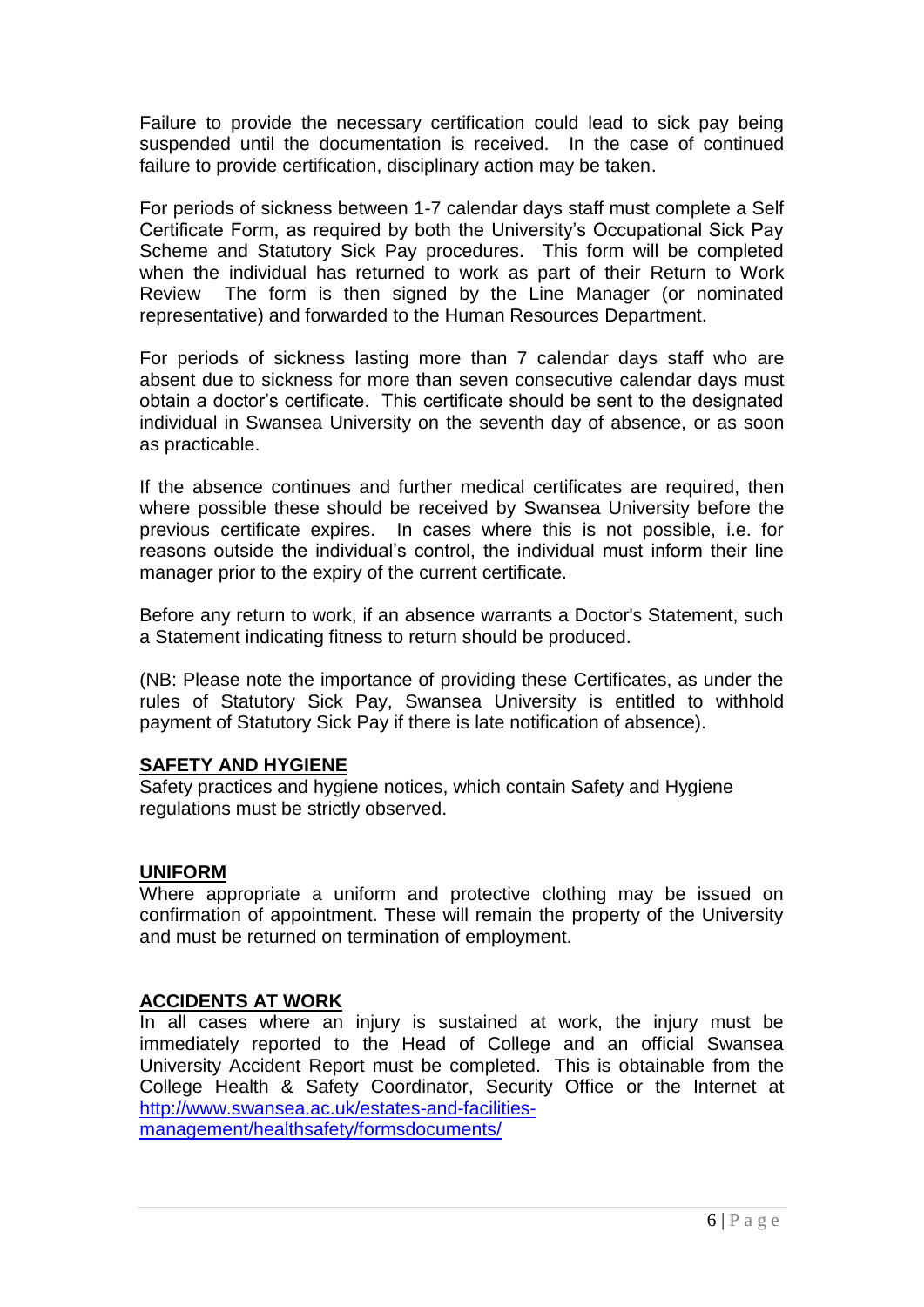# **SWANSEA UNIVERSITY PENSION SCHEME (SUPS)**

(THIS ONLY APPLIES TO EXISITING MEMBERS)

Swansea University Pension Scheme (SUPS) is a Career Average Revalued Earnings (CARE) Scheme. It closed to new entrants with effect from 1 January 2012. The information below is therefore for current members only.

There are two contribution rates available for members of the SUPS, which can be amended on 1 August each year at the request of the individual. Please contact Payroll and Pensions section for more information.

SUPS is contracted out of the State Earnings Related Pensions Scheme.

## **OPTING OUT OF THE SWANSEA UNIVERSITY PENSION SCHEME (SUPS)**

You can choose to opt out of SUPS if you want to, but if you stay in you will have your own university pension in addition to the state pension when you retire.

If you leave SUPS with less than two years' pensionable service and you have not participated in Pension+, you will be able to receive a refund of your contributions (less a tax deduction). However, if you leave SUPS having participated in Pension+, you will be unable to receive a refund of your contributions, regardless of the length of time you have contributed to the scheme. In this case you will become entitled to a deferred pension payable from your Normal Pension Date (please see your 'Guide for Members' for further information).

If you wish to opt out of SUPS, please contact the pension scheme administrators directly to request a 'Notice to opt out of pension saving form'. The Scheme Administrator's details are below:

Swansea University Pension Scheme Administration Team. Quantum Advisory Summers House Pascal Close St Mellons **Cardiff** CF3 0LW TEL: 029 2083 7939

Once you have completed it, please send it to the Payroll and Pensions Section, Finance Department, Swansea University SA2 8PP.

Please note that if you leave SUPS, you will not be able to re-join the scheme. However, if you are still in University employment, you will be automatically enrolled into either the NEST Pension Scheme or in the Universities Superannuation Scheme (USS) where applicable.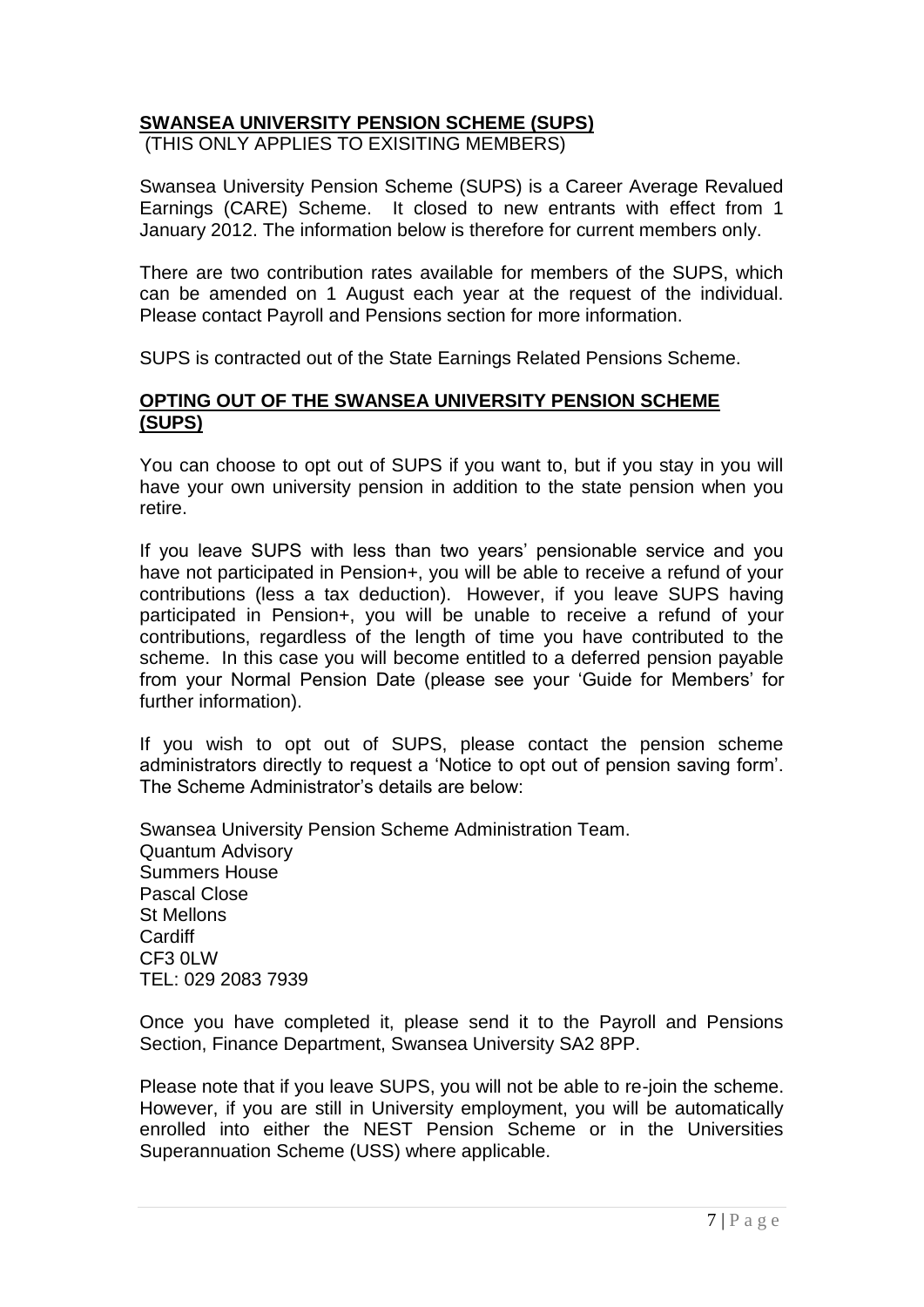For information on pensions and savings for later life visit: <https://www.gov.uk/workplacepensions>

Please note that if you are under 75, work or usually work in the UK, and earn over £5668 a year (the amount set by the government for this tax year 2013/14), we must by law:

- continue to maintain your membership of a scheme that meets certain government standards; and
- if your membership of such a scheme ends (and it is not because of something you do or fail to do), we must by law put you into another scheme that meets government standards straightaway.

# **NEST PENSION SCHEME**

From 1 July 2013, employees who are aged between 22 and State Pension Age and who earn above the monthly threshold set by the Government for the current tax year will be automatically enrolled into the National Employment Savings Trust (NEST). Employees contribute 4% of their salary to NEST which is matched by a further contribution of 5% from the University. Under current legislation, NEST will claim a further 1% as tax relief on the employee's contribution. Members of NEST will also be entitled to death in service benefits provided by the University.

Employees who are aged between 16 and 21 and who earn the monthly threshold or more in any given month or employees aged between 16 and 74 who earn less than this, can still join NEST. In order to do so, the employee should contact the Pensions section by sending a letter signed by him/herself confirming that he or she wishes to join. Or if sending it electronically, it has to contain the phrase "I confirm I personally submitted this notice to join a workplace pension scheme".

Further information about NEST can be found at:

[http://www.nestpensions.org.uk/schemeweb/NestWeb/public/NESTforSavers/](http://www.nestpensions.org.uk/schemeweb/NestWeb/public/NESTforSavers/contents/nest-for-savers.html) [contents/nest-for-savers.html](http://www.nestpensions.org.uk/schemeweb/NestWeb/public/NESTforSavers/contents/nest-for-savers.html)

# **PENSION+**

In August 2009 the University introduced Pension+. Pension+ is not another pension scheme but a more effective way of paying your pension contributions. By participating you do not pay national insurance contributions on your contributions.

When you join the Pension Scheme you will automatically be entered into Pension+. Participating in Pension+ forms part of your contractual terms and conditions of employment. A Pension+ booklet will be issued to you by the Human Resources Department.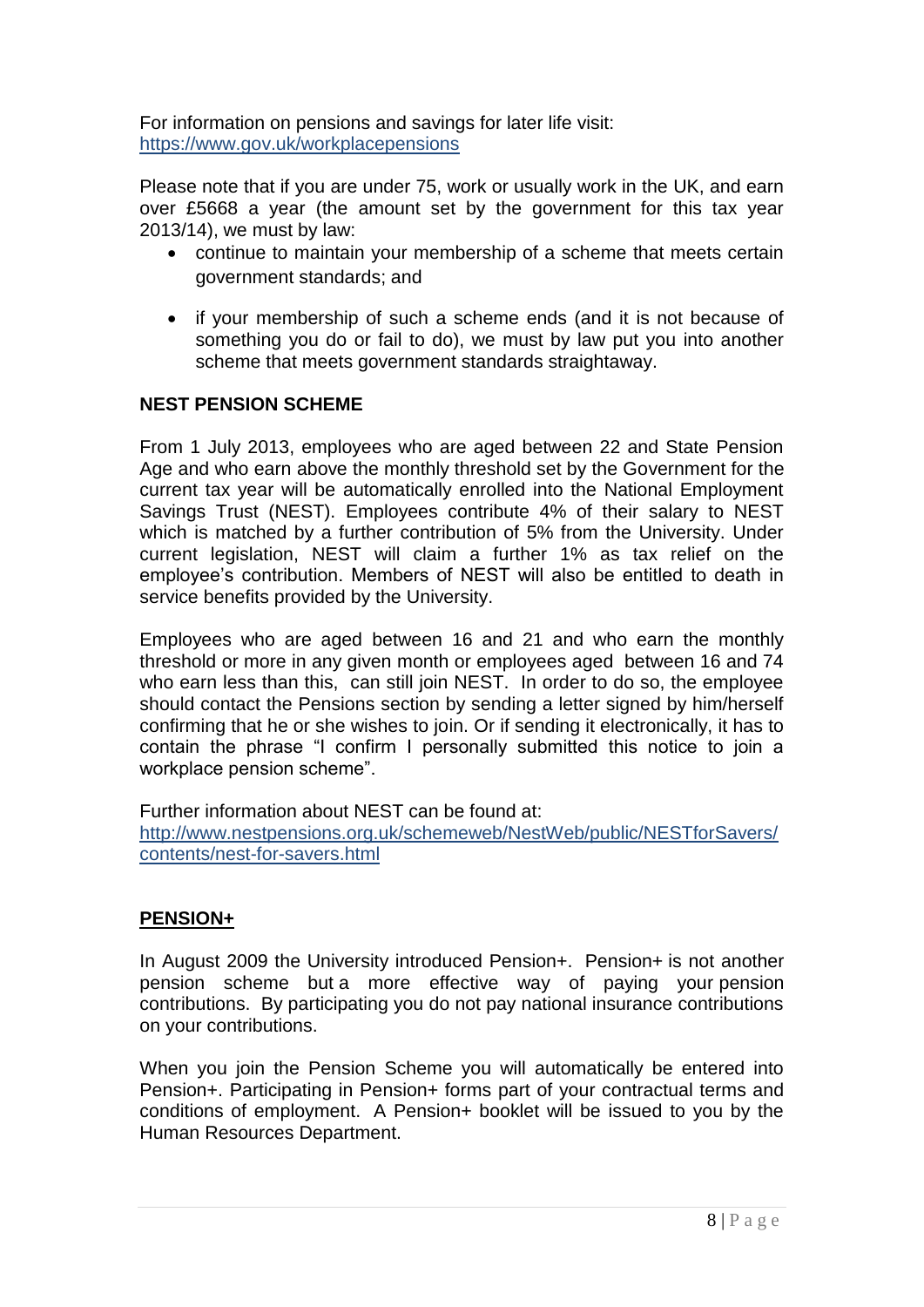Participation in Pension+ will not affect your pension scheme benefits or your basic state pension. However, please contact the Payroll and Pensions Section within one month of commencing employment if you wish to opt out of Pension+.

# **OPTING OUT OF THE NEST PENSION SCHEME**

You can choose to opt out of NEST if you want to: [http://www.nestpensions.org.uk/schemeweb/NestWeb/public/NESTforSavers/](http://www.nestpensions.org.uk/schemeweb/NestWeb/public/NESTforSavers/contents/opting-out.html) [contents/opting-out.html](http://www.nestpensions.org.uk/schemeweb/NestWeb/public/NESTforSavers/contents/opting-out.html)

If you wish to opt out of NEST, you will need to do so within one month of the receipt of your NEST welcome pack. You will need to contact NEST directly by following the opt-out information in your welcome pack.

If your completed opt-out request is received within one month of the opt-out start date, you will be removed from the pension scheme. Any payments you have already made will be refunded, and you will not have become an active member of the scheme on this occasion.

If you want to stop making payments after the end of the opt-out period you can do so. The payments you have already made will not be refunded but will remain invested for you until you reach retirement age.

If you decide to opt out on this occasion you can still rejoin your autoenrolment scheme. To do so please contact the Pensions section by sending a letter, which has to be signed by you, or an email ensuring you include the phrase 'I confirm I personally submitted this notice to join a workplace pension scheme'. Please note that you can rejoin only once in any 12 month period.

If you choose to opt out or stop making payments at any time you will be automatically enrolled back into a pension scheme at a later date, usually every three years, if you meet certain criteria We will write to you in advance to inform you that we are auto-enrolling you into the relevant scheme at that time. You will have the choice to opt out again if you wish.

For information on pensions and savings for later life visit <https://www.gov.uk/workplacepensions>

Please note that if you are under 75, work or usually work in the UK, and earn over the amount set by the government for the current tax year, we must by law:

- continue to maintain your membership of a scheme that meets certain government standards; and
- if your membership of such a scheme ends (and it is not because of something you do or fail to do), we must by law put you into another scheme that meets government standards straightaway.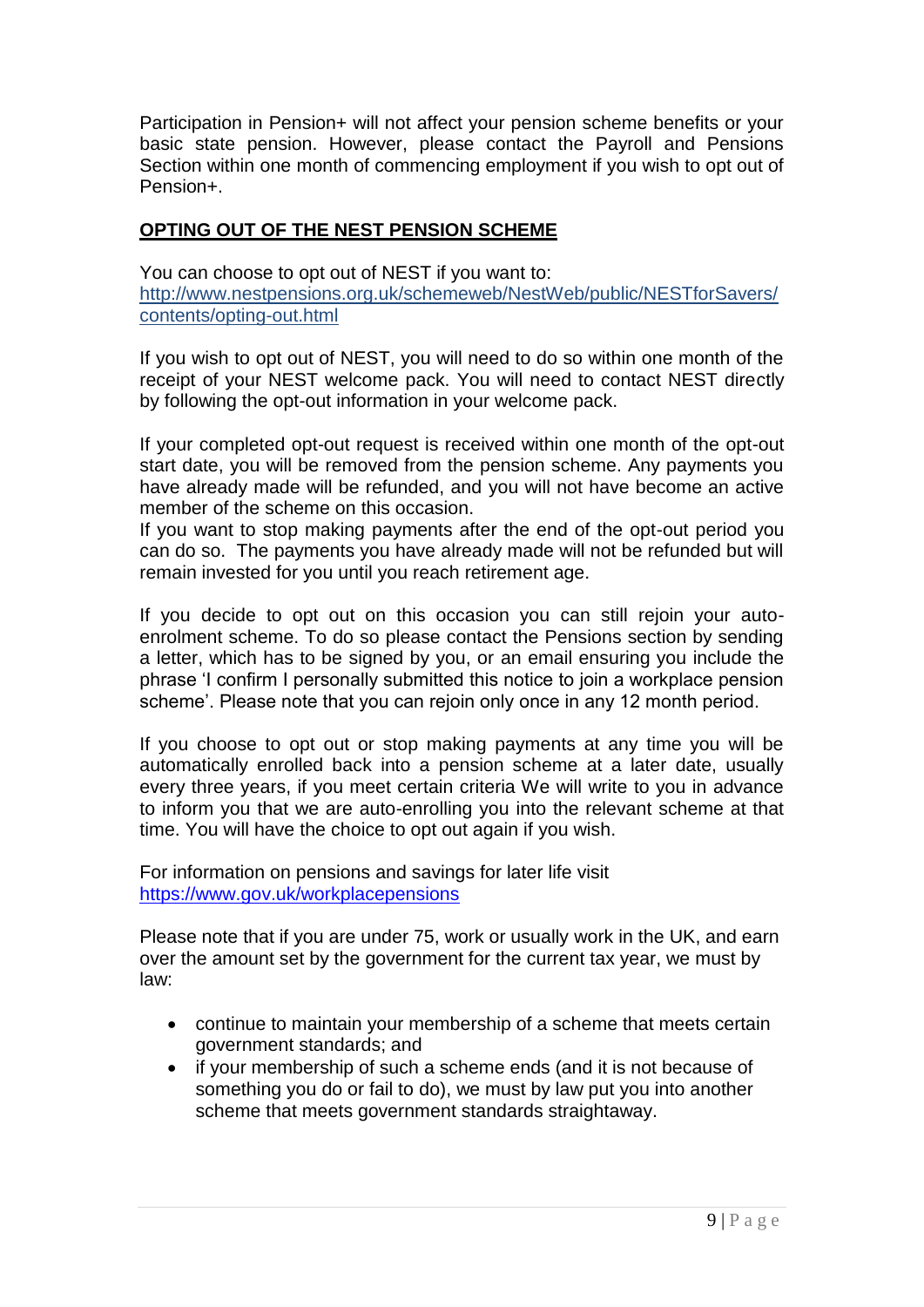# **NOTICE OF TERMINATION**

Appointments are terminable by one month's notice, in writing, on either side. The length of notice to which employees are entitled increases by one additional week for each completed year of service up to a maximum of twelve weeks notice for twelve or more years' service. Letters of resignation should be addressed to the Director of Human Resources.

Employment may be terminated summarily in the event of gross misconduct.

## **FAMILY FRIENDLY POLICY**

Swansea University has a Family Friendly Policy which incorporates the following:

- Maternity Leave
- Adoption Leave
- Paternity Leave
- Parental Leave
- Time off for the care of dependants and domestic purposes
- Flexi-time working
- Flexible working arrangements
- Shared Parental Leave

For further information on any of these procedures please contact the Human Resources Department

## **STATUTE AND ORDINANCES**

Statute 6 of the University sets out a number of Ordinances which apply to all staff, these have been agreed with Trade Unions and approved by Council in 2010. The Ordinances cover a range of employment situations where formal procedures are required and are as follows:

- Redundancy:
- Non renewal of fixed term contracts and redundancy by way of termination of fixed term funding streams
- Conduct and other substantial reasons for dismissal;
- Capability and performance;
- Incapacity on health grounds;
- Termination of probationary appointments;
- Retirement:
- Termination on grounds of illegality;
- Termination of non-substantive positions;
- Staff grievances;
- Appeals;
- **•** General provisions.

All Ordinances are available to download on the Human Resources Website.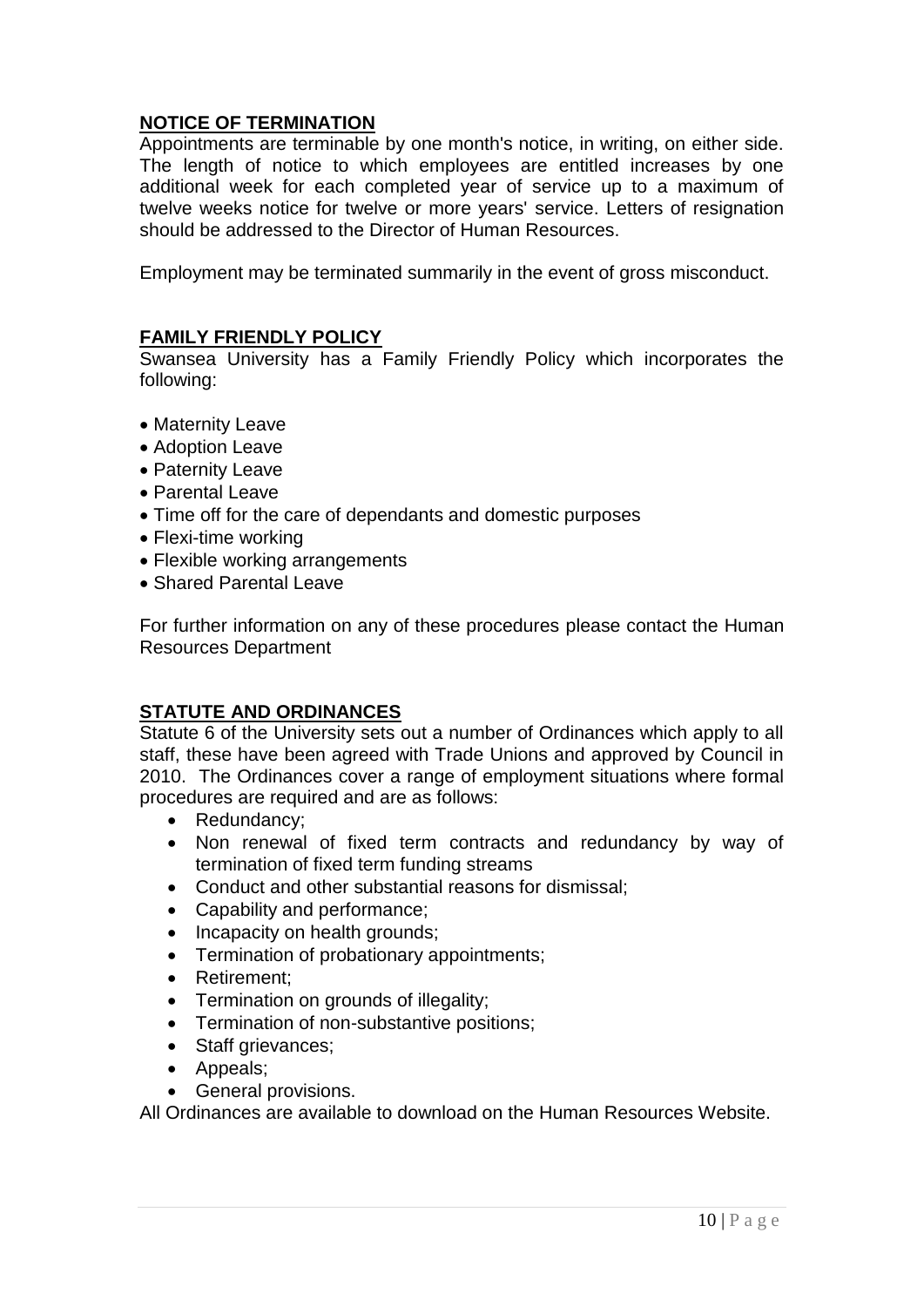# **DISCIPLINARY PROCEDURES**

The Conduct & Other Substantial Reason for Dismissal and the Capability and Performance Ordinances relate to Disciplinary matters. Copies of the Ordinances are available on the Human Resources Department Website.

In the event of any disciplinary steps being taken against members of staff in line with the Statutes, any appeal against a decision should be made, in accordance with the Appeals Ordinance.

## **GRIEVANCE PROCEDURES**

The Grievance Ordinance allows for grievances by academic members of staff concerning their appointments or employment where those grievances relate:

- (a) To matters affecting themselves as individuals; or
- (b) To matters affecting their personal dealings or relationships with other staff of Swansea University, not being matters for which express provision is made elsewhere in Statute 6.

Members of staff with a grievance which could properly be said to be covered by (a) and (b) above should raise the matter with their Head of College in the first instance.

Further details of the Grievance Ordinance are available on the Human Resources Website.

## **COLLECTIVE AGREEMENTS**

A Joint Negotiating Committee for Higher Education Staff (JNCHES) has been established to undertake collective bargaining for all higher education staff groups. The JNCHES has an independent Chair with Joint Secretaries appointed by the Universities and Colleges Employers' Association (UCEA) and the trade unions.

## **TRADE UNION MEMBERSHIP**

Swansea University recognizes the University and College Union (UCU), UNISON, and UNITE as the appropriate trade unions to negotiate on behalf of staff, as appropriate to grade and job family.

Swansea University wishes to make clear to staff that, although it is not a condition of employment in Swansea University that a member of staff should be a member of a trade union, Swansea University welcomes their membership of the above Unions and their participation in that Union's activities.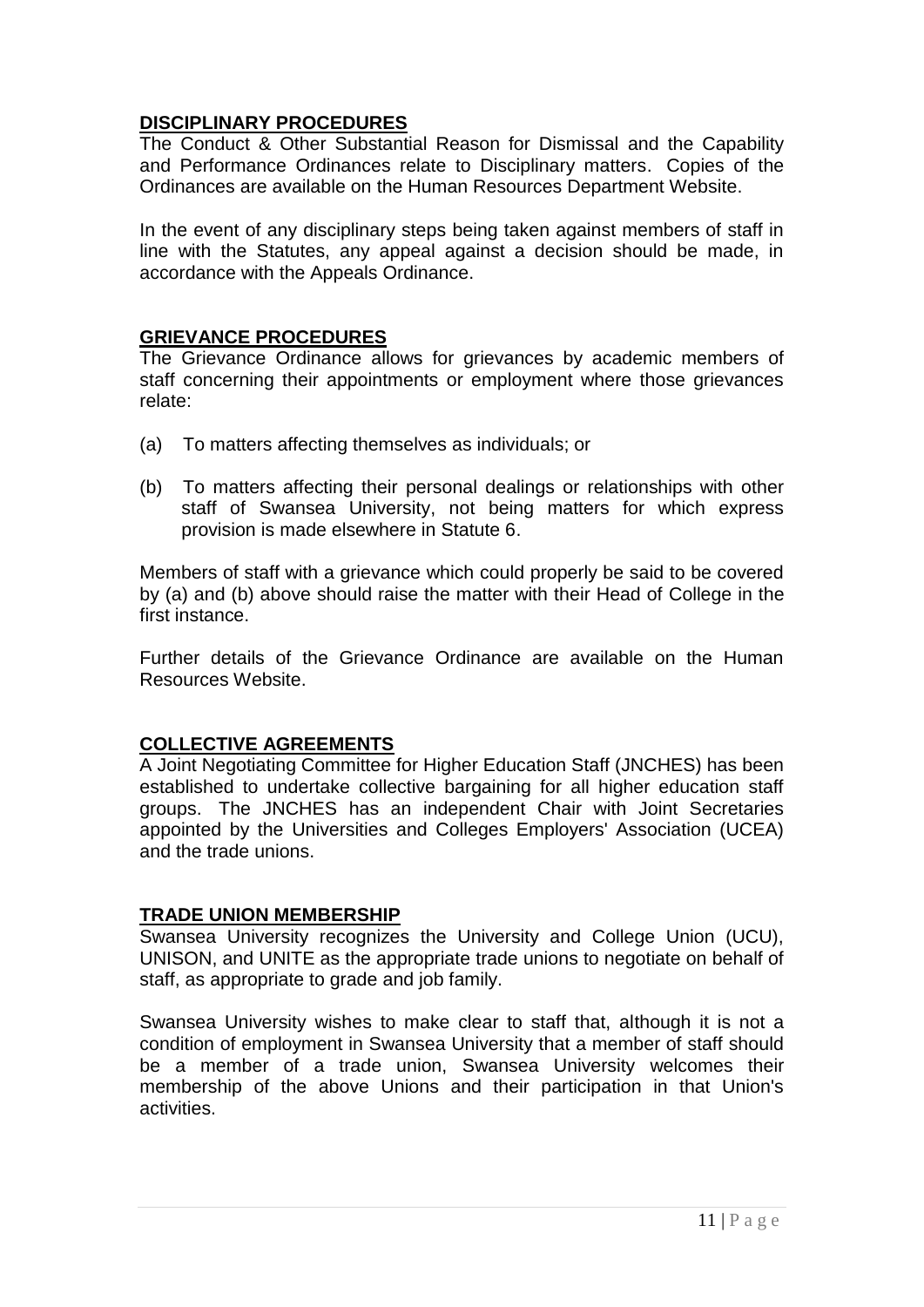# **REMOVAL EXPENSES**

Removal expenses, including the removal of the household effects and the reimbursement of legal and other approved expenses involved in selling and buying property up to a maximum of £2700 will be paid to newly appointed members of Staff.

Appointments for less than three years will not be eligible for removal expenses.

Further details on Removal Expenses (including the detail of eligible expenses) are contained within the University's Financial Regulations. Please note that the University reserves the right to reclaim any expenses paid should the member of staff resign within one year of commencing employment.

# **INTELLECTUAL PROPERTY RIGHTS**

Appointments are subject to the "Intellectual Property Clause" which is included in Swansea University's policy on Intellectual Property. A copy of this policy is given to all employees on appointment.

# **DECLARATION OF OUTSIDE INTERESTS**

It is a requirement that all members of staff ensure their declaration of outside interests is kept up-to-date, as and when any relevant changes in circumstance arise.

# **DATA PROTECTION**

Members of Staff shall not use, nor cause to be used, any Swansea University equipment or material or privately owned equipment for the purpose of constructing, maintaining or processing files of personal data (as defined by the Data Protection Act 1998) in connection with their duties except with the knowledge and approval of the Swansea University's Data Protection Officer.

Members of Staff shall in all cases abide by the data protection principles as contained in the Data Protection Act 1998. Copies of these principles may be obtained from the Data Protection Officer of Swansea University.

# **ELIGIBILITY TO WORK IN THE UNITED KINGDOM**

Appointments are made subject to the production of original documentation demonstrating the individual's eligibility to work in the United Kingdom. The University is required by law to ensure that only those legally entitled to live and work in the United Kingdom can commence employment. In addition, the University is required to carry out checks on all employees to ensure compliance with this requirement.